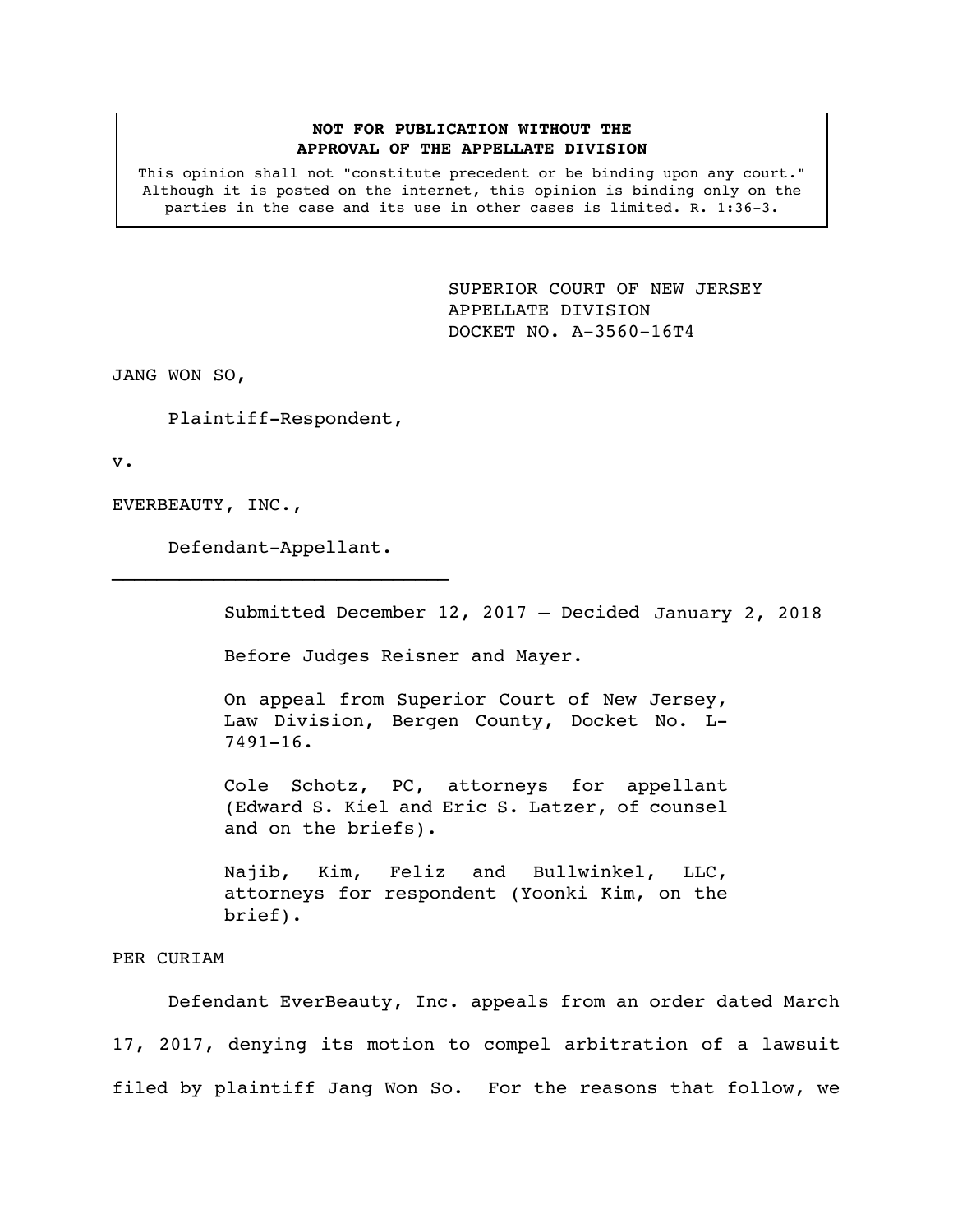reverse the order on appeal and remand this matter to the trial court with direction to enter an order submitting the matter to binding arbitration.

The essential facts are undisputed. On October 19, 2016, plaintiff filed a complaint alleging that defendant, his employer, violated his rights under the New Jersey Law Against Discrimination and the Workers' Compensation Law. In a December 16, 2016 conversation with plaintiff's counsel, defendant's attorney asserted that the matter should be submitted to arbitration pursuant to a clause in plaintiff's employment contract. On December 20, 2016, plaintiff's counsel sent defense counsel an email stating that his law firm was "leaning towards . . . going to arb" but needed to speak with plaintiff, who was away on a trip. Defendant's counsel followed up on December 29, 2016, with an email asking plaintiff's counsel if his client would agree to arbitration. On December 30, 2016, plaintiff's counsel sent a responding email, stating: "I was able to speak to my client and we will proceed to arbitration. I can draft a stip of dismissal."

More than two weeks later, on January 16, 2017, defendant's counsel sent a follow-up email inquiring whether the stipulation had been filed. Plaintiff's counsel sent a responding email on January 25, 2017, stating that plaintiff "has had a change of heart and has instructed me to make efforts to avoid arbitration."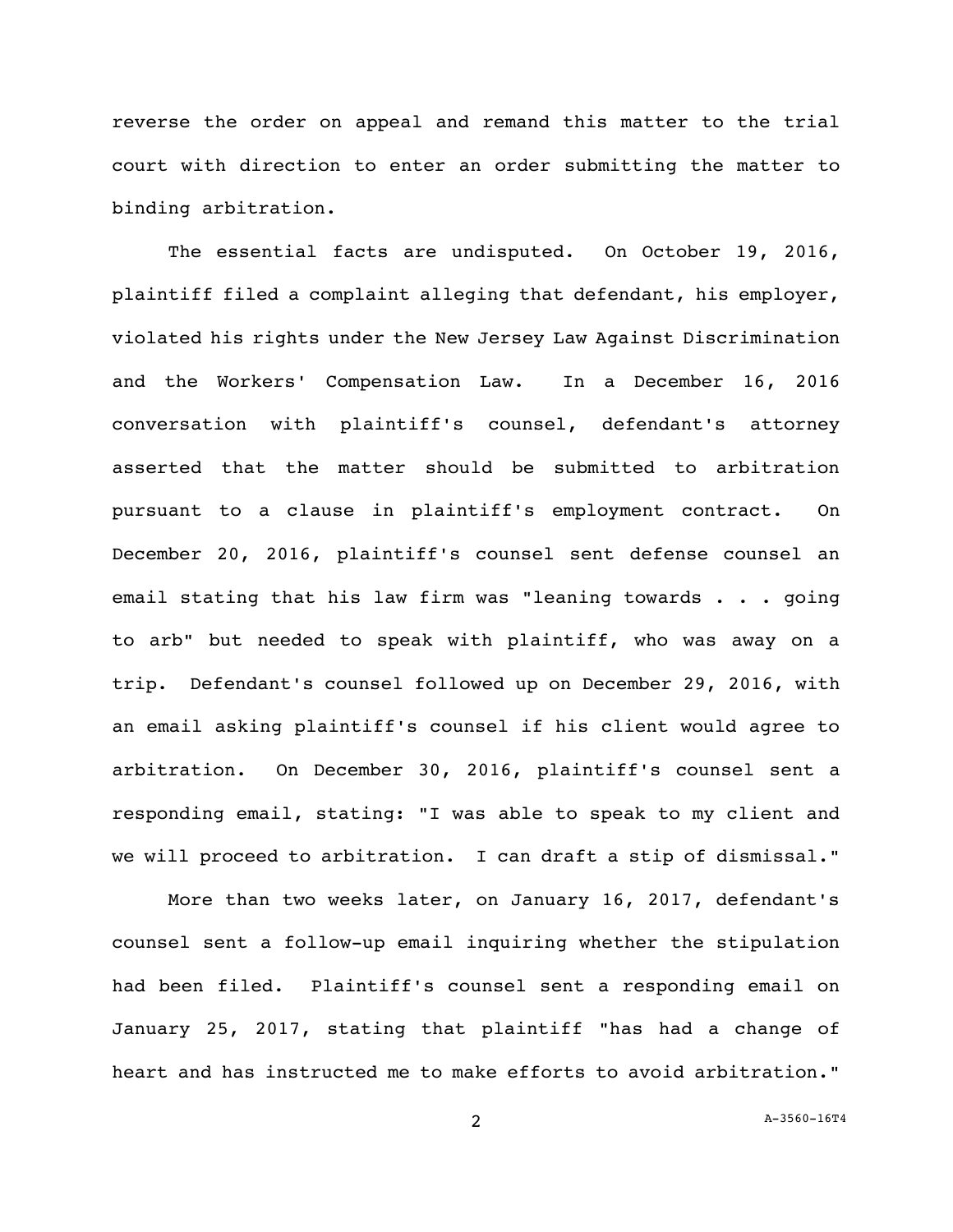Apparently anticipating a motion to enforce arbitration, the email concluded, "we'll be awaiting your motion."

In its enforcement motion, defendant conceded that the arbitration provision in the employment agreement was not sufficiently specific and, therefore, was unenforceable. However, defendant asserted that the phone call and subsequent exchange of emails between the attorneys created a separate, binding agreement to arbitrate.

The trial court denied the motion, reasoning that the attorneys' communications did not "evidence a bargain[ed] for exchange but only a statement by [p]laintiff's counsel as to what his intentions were going forward in response to inquiries from defense counsel." The court concluded that "any 'agreement' to proceed to arbitration was not supported by consideration." The court also reasoned, by analogy with Rule  $4:35-1(d)$ , which governs bench trials, that giving up the right to a jury trial by agreeing to arbitration required proof "that the promise was actually bargained for."

Our review of an order denying a motion to compel arbitration is de novo. See Hirsch v. Amper Fin. Servs., LLC, 215 N.J. 174, 186 (2013); Barr v. Bishop Rosen & Co., Inc., 442 N.J. Super. 599, 605 (App. Div. 2015). Both federal and state law reflect a preference for arbitration and a strong policy in favor of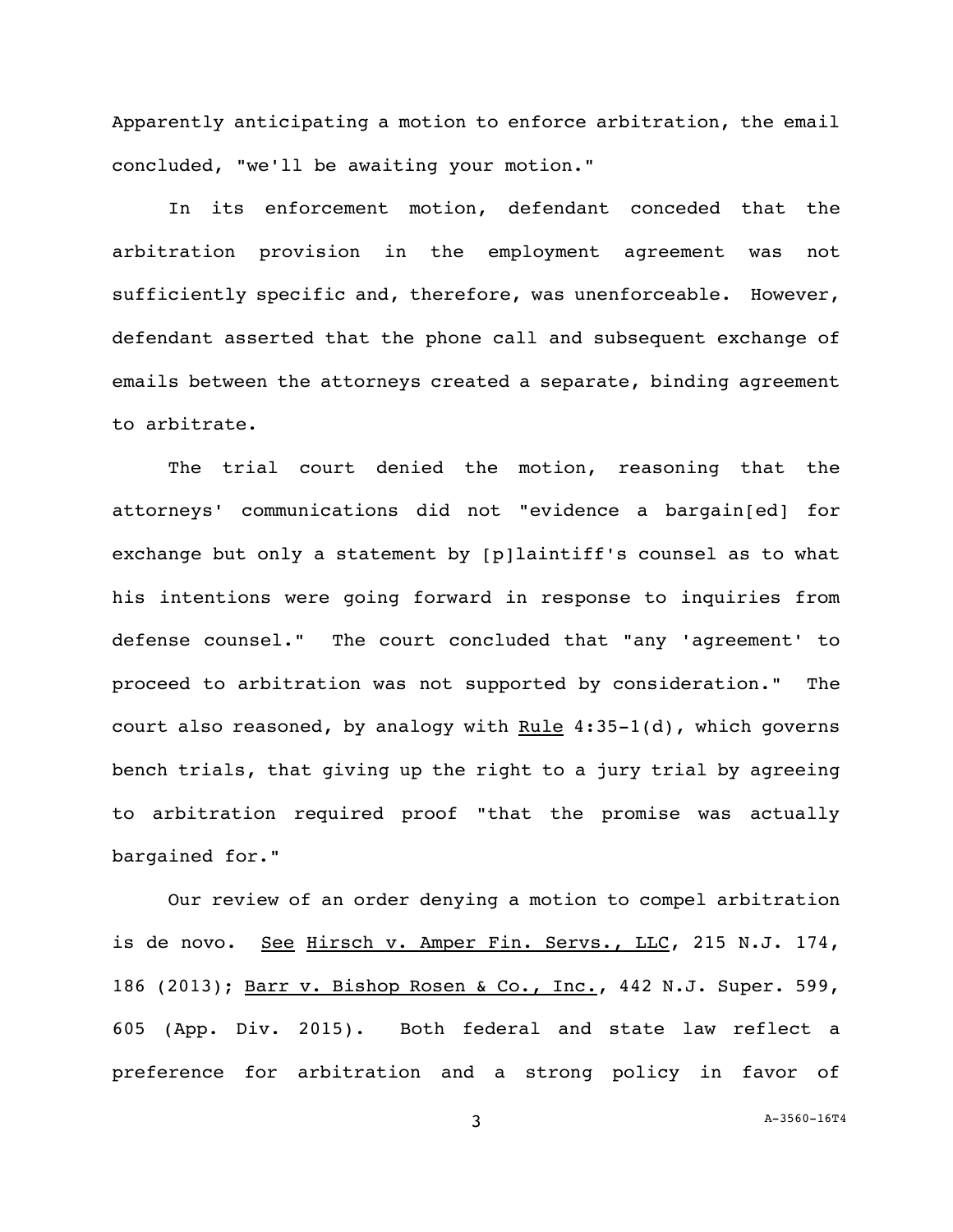enforcing arbitration agreements. Hirsch, 215 N.J. at 186; Bernetich, Hatzell & Pascu, LLC v. Med. Records Online, Inc., 445 N.J. Super. 173, 179 (App. Div. 2016). Nevertheless, "[a]rbitration is a matter of contract and a party cannot be required to submit to arbitration any dispute which he has not agreed so to submit." Bernetich, 445 N.J. Super. at 179 (citation omitted).

Courts apply "ordinary state-law principles that govern the formation of contracts" to decide whether the parties agreed to arbitration. Id. at 179-80 (citation omitted). Courts should not, however, "subject an arbitration agreement to more burdensome requirements than those governing the formation of other contracts." Id. at 180 (quoting Leodori v. CIGNA Corp., 175 N.J. 293, 302 (2003)).

"Basic contract principles render a promise enforceable against the promisor if the promisee gave some consideration for the promise." Martindale v. Sandvik, Inc., 173 N.J. 76, 87 (2002). "[A] very slight advantage to one party, or a trifling inconvenience to the other, is a sufficient consideration to support a contract . . . .  $\underline{\text{Id.}}$  at 87-88 (citation omitted). Courts will not "inquire into the adequacy of consideration in determining whether to enforce a contract." Seaview Orthopedics

4 A[-3560-16T4](#page-0-0)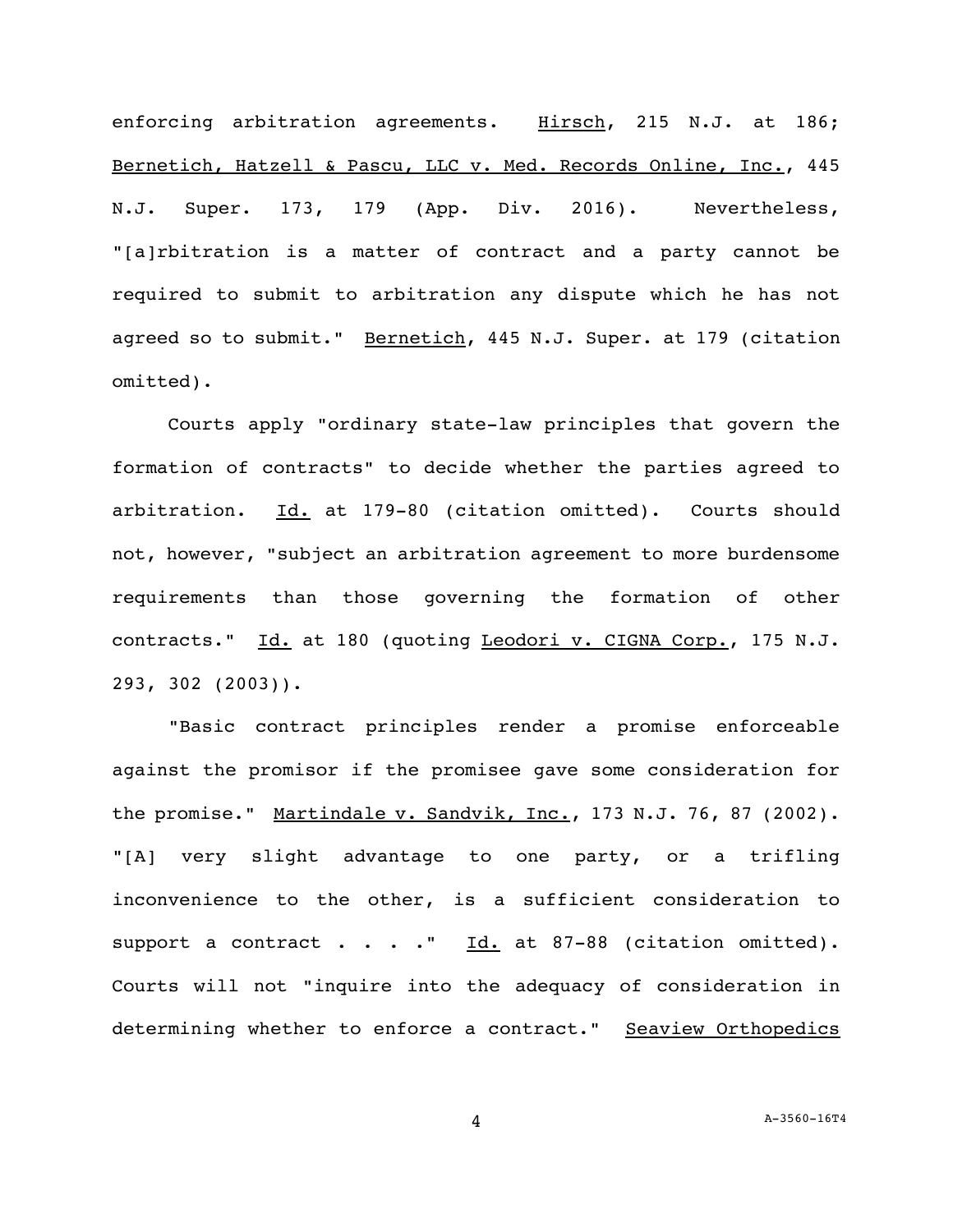ex rel. Fleming v. Nat'l Healthcare Res., Inc., 366 N.J. Super. 501, 508-09 (App. Div. 2004).

In light of those principles, we cannot agree with the trial court's reasoning in this case. An agreement to arbitrate is analogous to the settlement of litigation. N.J. Mfrs. v. O'Connell, 300 N.J. Super. 1, 7 (App. Div. 1997). By analogy here, if defendant's counsel had emailed plaintiff's counsel, stating that "we will settle this case for \$1000," and if plaintiff's counsel had sent a responding email stating that "we agree to settle the case for \$1000," that exchange would have created a binding settlement agreement. Plaintiff's later change of heart could not vitiate the agreement.

This case is no different in substance. Defense counsel communicated to plaintiff's counsel his client's willingness to submit the matter to arbitration. After first stating that his client needed time to consider the matter, plaintiff's counsel later emailed defense counsel his client's unequivocal agreement to arbitrate and offered to draft a stipulation of dismissal of the lawsuit. At that point, the parties had agreed on the essential terms and "manifested an intention to be bound by those terms," thus creating a binding contract to resolve the case by arbitration and file a stipulation of dismissal with the court. See Weichert Co. Realtors v. Ryan, 128 N.J. 427, 435 (1992).